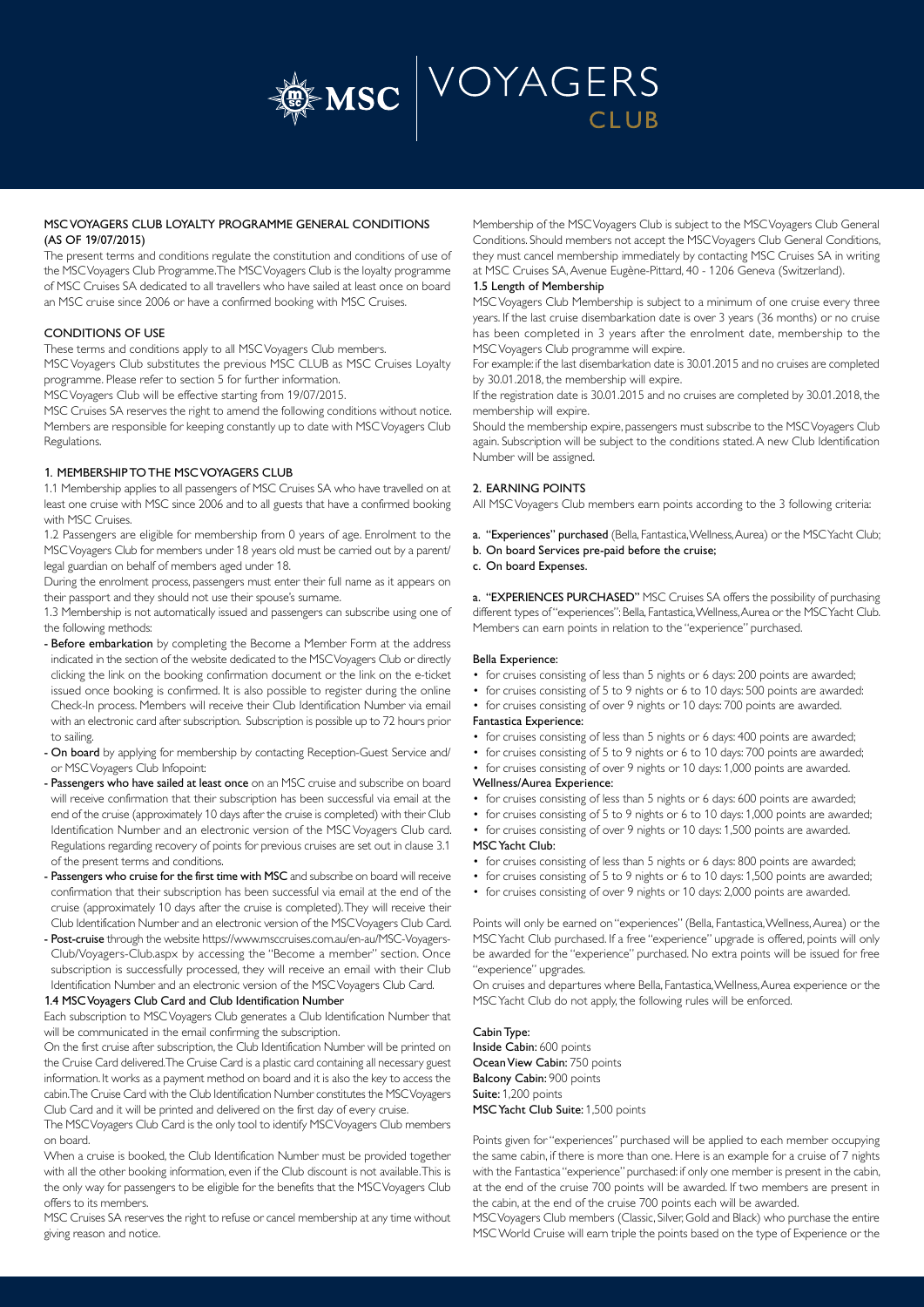MSC Yacht Club chosen. Welcome members are entitled to triple points only if the Voyagers Club registration date is earlier than the MSC World Cruise booking date. Points will be exceptionally assigned at the time of booking.

For example, if you purchase the Bella Experience, you will earn 2.100 points instead of 700; if you purchase the Fantastica Experience, you will earn 3.000 points instead of 1.000; if you purchase the Wellness or Aurea Experience, you will earn 4.500 points instead of 1.500.

### b. ON BOARD SERVICES PRE-PAID BEFORE THE CRUISE:

MSC Cruises SA offers the possibility of purchasing on board services before the cruise. Services that can be purchased before the cruise include Food & Beverages, Excursions, SPA & Fitness (for a full list of services included please see the dedicated section online) and are divided into services that apply to all cabin occupants and services that apply to individuals only.

MSC Voyagers Club members earn 100 points for every €150 spent before the cruise on MSC packages/services included in the cruise booked\* .

*\* For currencies other than € euro, the currency conversion on purchase day will apply.*

There are two types of on-board services pre-paid before the cruise: per cabin and per single cabin occupant.

The points will be calculated based on the total amount spent by the member on MSC on board services pre-paid before the cruise. Expenses for on board services pre-paid before the cruise per cabin which apply to all cabin occupants (and not single occupants) will be equally distributed amongst the cabin occupants.

Example of on board services pre-paid before the cruise per cabin: the total amount of pre-paid on board services that apply to all cabin occupants before the cruise is €600. If there are four cabin occupants, the spending for the points calculation of each cabin occupant will be €150, equal to 100 points. Members cannot claim points distributed to non-members occupying the same cabin for on board services pre-paid before the cruise which apply to all cabin occupants.

Points for On board Services pre-paid before the cruise by single cabin occupants will be assigned to individual members who pre-paid for on board services before the cruise.

Example of on board services pre-paid before the cruise per single occupant: the total amount of pre-paid on board services that apply to single occupants before the cruise is €600. In order to assign the points, the total amount will be divided by 150 resulting in 400 points. The single occupant who benefits from the pre-paid on board services that apply to individuals only will receive all 400 points.

c. ON BOARD EXPENSES MSC Voyagers Club members earn 100 points for every €/\$150 spent on board (excluding casino expenses).

At the end of the cruise, points given for on board expenses will be applied on board only to the MSC Voyagers Club member making the final payment.

All the Points earned during the cruise will be assigned approximately 10 days after the end of the cruise.

The points calculation described in this chapter "2 Earning Points" applies to MSC Cruises ending after 19/07/2015. All points earned with MSC CLUB and cruises completed before 19/07/2015 will be revalued with the points multiplier (x100) (i.e. 7 points earned with the MSC CLUB will be revalued as 700 with the MSC Voyagers Club).

If no cruises are taken for 3 years from the MSC Voyagers Club launch date, any points earned are lost. In order to start collecting points again, it will be necessary to subscribe to the MSC Voyagers Club once more.

For example: If a Black MSC Voyagers Club member with a points score of 12,000 does not sail for 3 years since their last disembarkation date, the 12,000 points will be lost.

### 2.1 Points balance

Members can check their points balance, membership level, card expiry date and details of the cruises they have taken through the online personal area available on our website. Members will also receive regular updates on their points balance at the email address provided during the enrollment process.

#### 2.2 Bonus Points

Starting from 28/07/2017 MSC Voyagers Club Members can earn bonus points.

- All passengers with a confirmed booking with MSC Cruises successfully completing their subscription to MSC Voyagers Club before the cruise will be rewarded with 100 bonus points. The subscription must be completed through the Become a Member form available on the website in the MSC Voyagers Club section.
- All existing MSC Voyagers Club Members with a confirmed booking with MSC Cruises updating or confirming their contact details before the cruise will be rewarded with 100 bonus points. Members can update or confirm their contact details in the MSC Voyagers Club Online Private Area or through the Web Check-in.

Bonus points are not retroactive and are always assigned approximately 10 days after

the end of the cruise. A bonus point by calendar year is provided to each client.

## 3. WELCOME, CLASSIC, SILVER, GOLD AND BLACK LEVELS OF **MEMBERSHIP**

MSC Voyagers Club consists of five levels of membership (Welcome, Classic, Silver, Gold and Black) according to the total points accumulated; each level has a personalised card. The MSC Voyagers Club Card will have the same name as the membership level.

- Black membership: 10,000+ points
- Gold membership: from 4,300 to 9,999 points
- Silver membership: from 2,200 to 4,299 points
- Classic membership: from 1 to 2,199 points
- Welcome membership: 0 points; electronic card awarded to all passengers subscribing to MSC Voyagers Club before cruising, with a confirmed booking.

If no cruises are completed for 3 years, the level of membership reached is lost as described in section 1, 1.5 Length of Membership.

For example: If a Gold MSC Voyagers Club member does not sail for 3 years since the last disembarkation date, Gold membership will be lost.

Once a new point score is reached enabling qualification for a new level of membership, the member receives an MSC Voyagers Club Card with the same Club Identification Number on the next cruise taken after their membership upgrade. Members will be informed of their new level of membership via email after the cruise.

Membership upgrades achieved through cruises taken on different ships within a short space of time (less than 10 days) will not be updated in real time.

### 3.1 Recovery of previous cruises

Passengers successfully completing their subscription to MSC Voyagers Club after 3 months after their disembarkation date will receive a fixed amount of 500 points. No points for previous cruises will be recognised if the disembarkation date of the last cruise is over 3 months ago.

The same criteria for recovery of previous cruises applies to passengers whose MSC Voyagers Club membership has previously expired (in the event of no cruises in 3 years since their last disembarkation date).

Passengers successfully completing their subscription to MSC Voyagers Club less than 3 months after their disembarkation date will recover all points of their most recent cruise if the disembarkation date is less than 3 months from subscription.

3.2 Points are non-transferable and cannot be given to third parties.

3.3 Points have no monetary value and cannot be redeemed for cash, but only contribute to obtaining benefits belonging to the MSC Voyagers Club programme. 3.4 Points are always awarded after the cruise and not during the cruise.

3.5 Points may not be issued on all cruise departures. Members should enquire before completing their purchase as information will be available when MSC Voyagers Club points will not be issued for certain departures.

3.6 Any point issued in error may be revoked or modified at any time at the sole discretion of MSC Cruises SA and without any notification.

# 4. BENEFITS

#### 4.1 General Information

4.1.1 Members of the MSC Voyagers Club have the right to a series of benefits differentiated according to their level of membership.

The benefits are classified as:

a) Discounts on the purchase of an MSC cruise;

b) Services, privileges and discounts on board.

4.1.2 MSC Voyagers Club benefits are subject to the entry of each participating Member's Club Identification Number at the time of holding or confirming cruise bookings.

4.1.3 Benefits are divided into Personal benefits and Cabin benefits. Personal benefits are reserved for the member as an individual and are not transferable. Cabin benefits presume the division of the benefits among all the occupants of the cabin (even if there is more than one member).

4.1.4 Benefits may be subject to changes without warning for operational reasons. The order and days of allocation of the on board benefits may vary according to the duration of the cruise and the organisation of the ship and may not be disputed by members.

4.1.5 Members under 18 years of age are not eligible for all benefits. Members under 18 or a parent/legal guardian must check benefit limitations for members under 18 in these terms and conditions.

# 4.2 MSC Voyagers Club DISCOUNTS

MSC Voyagers Club Members' cruise discount is extendible to all cabin occupants and valid all year around (Classic 5%, Silver 5%, Gold 5%, Black 5%): the discount has no seasonal restriction and is valid per cabin. The discount can be combined with all promotions and offers unless otherwise stated in the offers (excluding TANDEM, MSC GRAND TOUR). MSC Voyagers Club Members can extend their discount to the other people staying in their cabin, included in the booking.

The discount is understood to be applied to the cabin cruise booking fare only. The discount cannot be applied to flights, transfers, port taxes, hotels and excursions. The possibility of using the discount for the purchase of a cruise in conjunction with other promotions must always be checked. Members are asked to check directly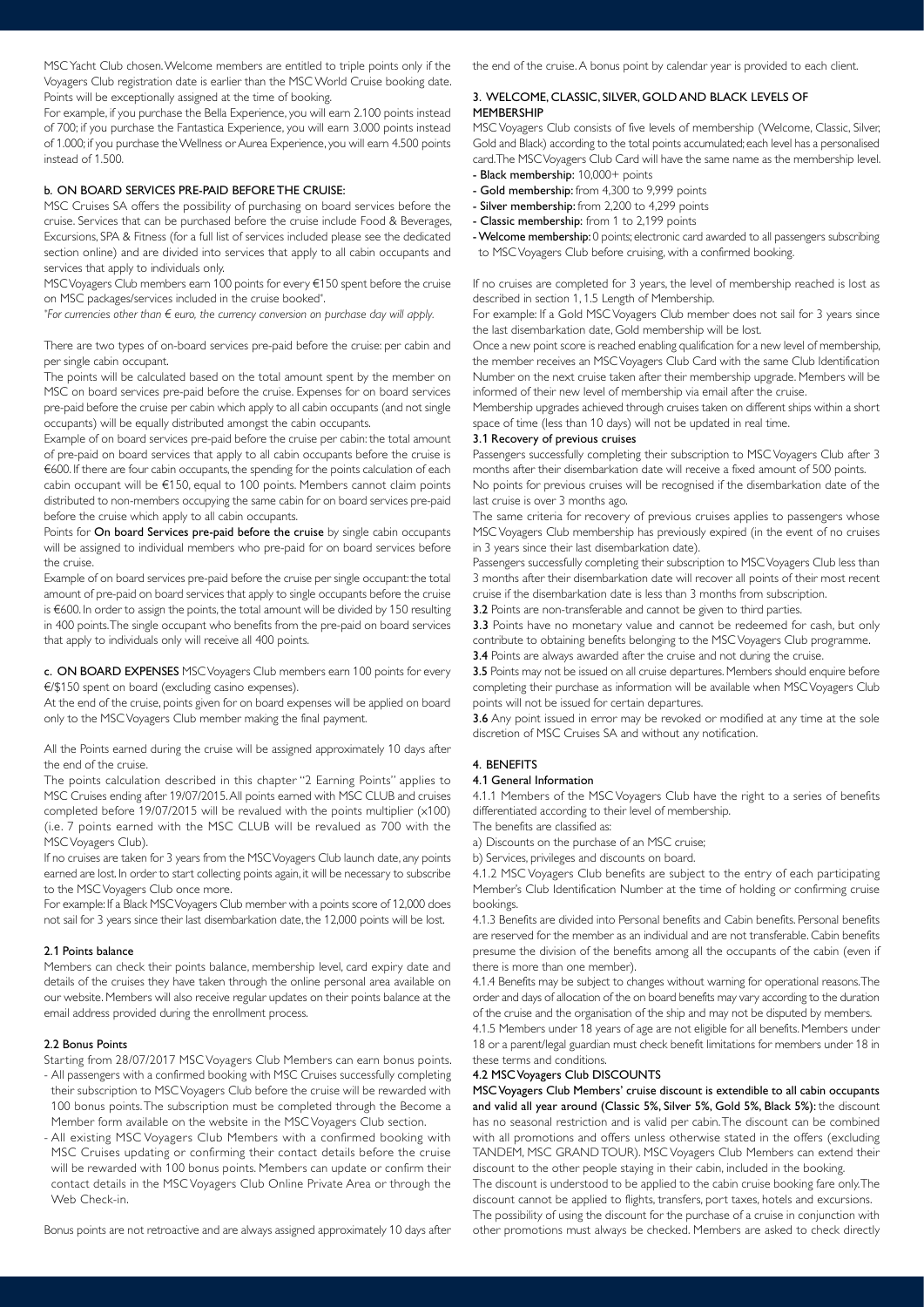#### with their travel agent or with MSC Cruises' Res Consultants.

Exclusive members' discounts on a selection of departures: "Voyages Selection" A selection of departures is available with an additional and consequential discount (5%, 10% or 15%) that can be combined with the 5% MSC Voyagers Club booking

discount. The additional discount depending on the departures and markets. Voyages Selection is not available for Welcome members.

Silver, Gold and Black members receive an additional €/\$50 shipboard credit on top of their discount on their Voyages Selection booking. Shipboard credit is issued per member and not per cabin. Shipboard credit is applied to the final bill at the end of the cruise. Shipboard credit does not apply to MSC Voyagers Club members under 18 years old.

This awarded discount can be extended to all occupants of the cabin and cannot be combined with any other offer and promotion, with the exception of MSC Voyagers Club discount, unless otherwise specified in the details of the promotion itself.

Voyages Selections are visible online in the MSC Voyagers Club section, on board and at Travel Agencies. Voyages Selections can be booked online by providing your Club Identification Number.

The possibility of booking Voyages Selections may be limited to a certain time frame. Expiry of promotions will be communicated online.

Voyages Selection departure terms and conditions may vary according to the market. 4.2.1 Dedicated member on board discounts can be applied at the time of purchase or at the end of the cruise when the member's account bill is closed. Customers must always check if discounts are applicable to other promotions currently in progress on board. MSC Cruises is not responsible for any errors and/or omissions regarding MSC Voyagers Club discounts on board.

## 4.3 MSC Voyagers Club PRIVILEGES

- MSC Voyagers Club luggage identification tags, MSC Voyagers Club personalised luggage tags for embarkation in the e-ticket delivered to the customer.
- Priority boarding [Black], at available ports. To take advantage of this benefit, it is mandatory that the MSC Voyagers Club Black Card, luggage tags or Club Identification Number are shown at the drop-off table/point at the cruise terminal. The Club Identification Number is available on the e-ticket or by printing a pdf version of the electronic card before embarkation day.

Please note that priority boarding is only available on the first day of the cruise, on embarkation day after check-in. No priority is given on all other cruise days.

- Welcome Back Cocktail [Classic, Silver, Gold and Black], MSC Voyagers Club Members can meet each other during a welcome back cocktail party. They will receive an on board invitation. Members should contact Reception - Guest Service immediately after check-in for more information. Not available on cruises with less than 4 nights. All MSC Voyagers Club members under 18 must be accompanied to the Welcome Back Party by an adult sharing their same cabin.
- MSC Voyagers Club On board Special Offers [Classic, Silver, Gold and Black] Offers are valid per person and may vary according to each cruise, level of membership or destination and MSC Cruises reserves the right to amend, modify or change the offers and their application at any time and without prior notice. Offers can only be used once. The Voyagers Club Card must be presented in order to take advantage of the offers. Members' only offers are available in the Daily Specials delivered in cabin.
- Milestone reward [Silver, Gold, Black], Silver, Gold and Black members will receive a membership pin upon reaching the level of membership for the first time. Pins will only be delivered on board and cannot be sent to members' homes. The pins will be allocated once per membership level upgrade to all eligible MSC Voyagers Club members. Available for MSC Voyagers Club members aged over 10 at the time of the cruise. The pin cannot be used as a form of membership identification. Please visit the MSC Voyagers Club infopoint to receive your pin.
- Complimentary fresh fruit basket in cabin [Silver, Gold, Black], per cabin and not per person, once per cruise.
- Complimentary one-hour thermal area session (one per cruise for Gold and Black MSC Voyagers Club members). Free one-hour Thermal Area session. Valid once per cruise for a Steam bath or sauna. Benefit not available for MSC Voyagers Club members under 18.
- MSC Voyagers Complimentary Gift [Gold, Black], to be delivered by Cruise Consultant during the cruise. Delivered once per cruise and per member during the cruise, may vary depending on the ship and destination. Not available for MSC Voyagers Club members under 10 at the time of the cruise.
- Priority disembarkation in ports where a tender boat is required [Gold, Black], Members will be informed the day before disembarkations with a message delivered in cabin. Members should contact Reception-Guest Service for more information.
- Complimentary MSC Voyagers Club Photo [Gold, Black], a complimentary picture is offered to Gold and Black members. The picture is selected by the guest. The photo will be a 15x20 format. The photo proposed will be from the Welcome Back Cocktail or any other photo already printed of the same size. It is mandatory to choose of oneself. In the extreme such size photo is not available, only the difference will be charged.
- Complimentary Birthday Cake [Gold, Black], Members will be invited to the restaurant to receive a special treat on their Birthday. The Maître d'Hotel or

restaurant staff will deliver a special cake to the member's table offered with the compliments of MSC Voyagers Club.

- Complimentary Speciality Restaurant "Tasting Menu" Dinner (no beverages) [Black] per cabin. Members are entitled to enjoy a tasting menu dinner for 2 at a speciality restaurant once during the cruise (beverages excluded). Members may extend their invitation to one occupant of the same cabin only once and only if the cabin mate is not a Black card member. Privilege and speciality restaurants may not be available on all ship classes. Privilege is not available if the members decides to eat dinner at self-service buffet. Members under 18 must be accompanied in order to enjoy the privilege. Members are not allowed to bring any outside beverages into the restaurant.
- Complimentary Spumante with chocolate-dipped fruit [Black], per cabin and once per cruise. Privilege not available for members under 18 years old.
- Complimentary Dancing Class [Black] All Black card members can enjoy a free one-hour dance class. Once per cruise and per member. It will be a group class, not individual. Not available on cruises with less than 4 nights.
- Courtesy towelling bathrobe and slippers [Black], Available during the cruise and for adults only. Courtesy use only, to be left in the cabin at the end of the cruise. Privilege not available for MSC Voyagers Club members under 18 years old.
- MSC Voyagers Club Black members Party [Black], Black card member will receive an invitation on board to join an exclusive party where they can meet other Black MSC Voyagers members. Not available on cruises with less than 4 nights. All MSC Voyagers Club members under 18 must be accompanied to the MSC Voyagers Club Black members Party by an adult sharing their same cabin.
- MSC Voyagers Club chocolate ship [Black], a complimentary chocolate ship gift will be crafted on board and delivered during the cruise. Not available on cruises with less than 4 nights.
- Priority disembarkation at end of cruise [Black], For further details members should contact Reception-Guest Service, the MSC Voyagers Club Infopoint or the Guest Relations Manager.
- Late cabin check-out disembarkation [Black], late cabin check-out on disembarkation for Black card members can stay in the cabin till 2 hours after the ship arrives in port. Members should check transfer time to make sure they can enjoy privilege.
- Online personal area: members can create their own account to view their membership level, points balance and card expiry date.
- MSC Voyagers Club e-newsletter: the e-newsletter is sent to all members who have consented to being contacted when they subscribed. MSC Voyagers Club members under 18 years old who have entered an email address during subscription will only receive important MSC Voyagers Club communications (regarding subscription, points balance, membership upgrade and membership expiry reminders).
- MSC Ambassador Poll: members who gave their consent during the subscription to be contacted may be involved and invited to share their opinions and feedback via online surveys.

4.4 All the benefits described above will be given to members according to their level of membership. The time and place of issue of the benefit may vary depending on the cruise, destination and cruise length. Benefits may be subject to changes without prior notice due to availability and/or operational reasons. For any other information on the following or any other benefit please visit the MSC Voyagers Infopoint or the Reception - Guest Service when on board or visit https://www.msccruises.com.au/ en-au/MSC-Voyagers-Club/Voyagers-Club.aspx

# 5. CHANGES RELATED TO THE DISMISSED MSC CLUB PROGRAMME

With the introduction of the MSC Voyagers Club, the MSC CLUB will be dismissed. The present terms and conditions of the MSC Voyagers Club will substitute all previous MSC CLUB regulations and it is effective starting from its publication on all MSC Cruises websites from 19/07/2015.

MSC Voyagers Club will substitute the previous MSC CLUB as MSC Cruises Loyalty programme.

All members who previously subscribed to the dismissed MSC CLUB loyalty programme will become MSC Voyagers Club members.

All previous regulations, benefits, privileges and offers related to the MSC CLUB will be no longer effective with the launch of MSC Voyagers Club and can no longer be claimed.

All past MSC Club identification numbers previously issued remain valid within the MSC Voyagers Club programme.

At the launch of the MSC Voyagers Club, all Club members belonging to the dismissed MSC CLUB will have a 36-month time frame to maintain their points and level of membership by completing at least 1 cruise in 36 months starting from 19/07/2015.

#### 6. GENERAL REGULATIONS

6.1 MSC Cruises SA reserves the right to modify or integrate all or part of these General Conditions without notice.

6.2 MSC Cruises SA, in its unquestionable judgement, reserves the right to exclude any member from the MSC Voyagers Club Programme without any notice.

In case of exclusion and/or closure of the membership, the points accumulated up to